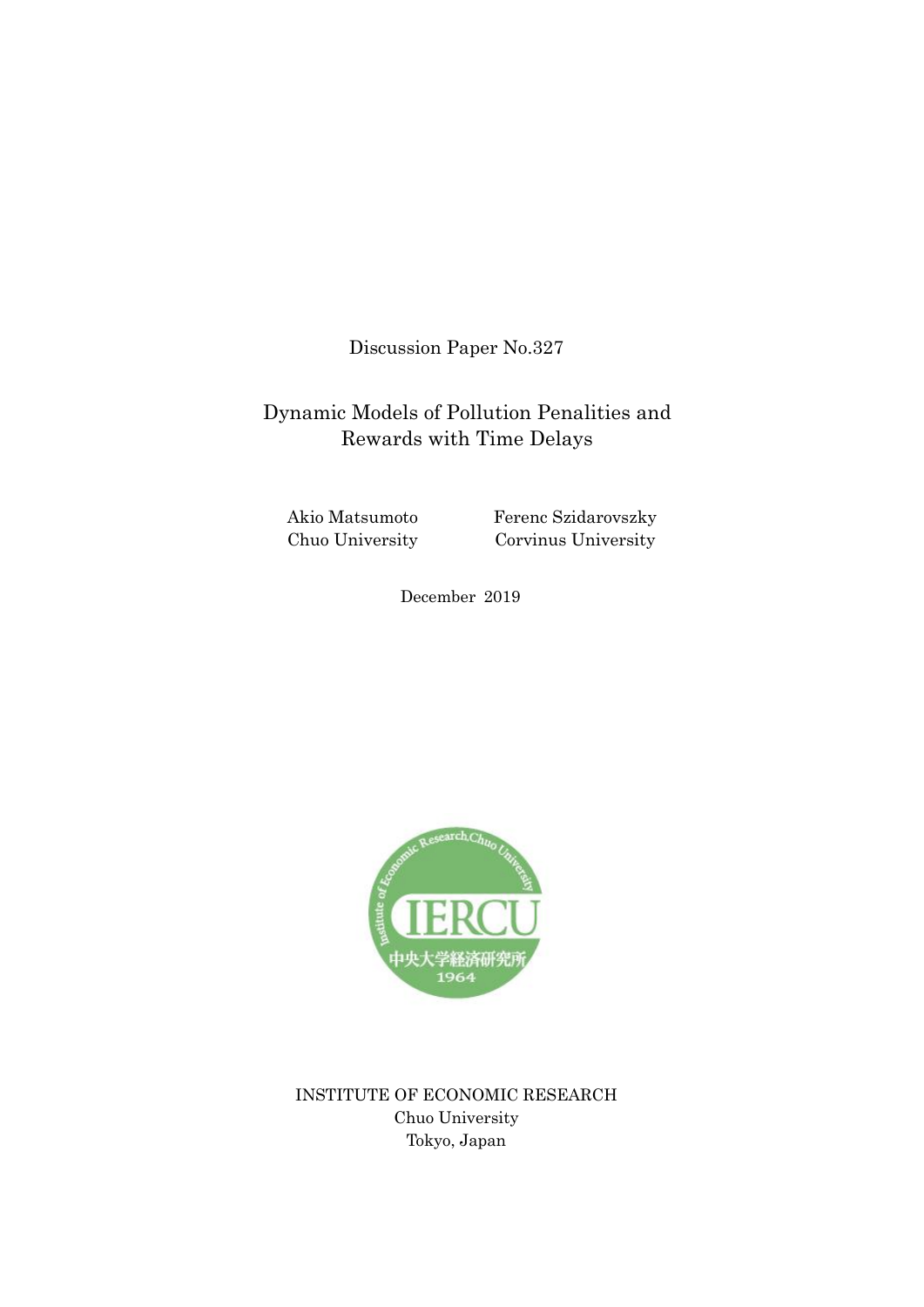# Dynamic Models of Pollution Penalities and Rewards with Time Delays

Akio Matsumoto<sup>†</sup> Ferenc Szidarovszky<sup>‡</sup>

#### Abstract

In cases of non-point pollution sources the regulator can observe the total emission but unable to distinguish between the firms. The regulator then selects an environmental standard. If the total emission level is highter than the standard, then the firms are uniformly punished, and if lower, then uniformly awarded. This environmental regulation is added to  $n$ -firm dynamic oligopolies and the asymptotical behavior of the corresponding dynamic systems is examined. Two particular models are considered with linear and hyperbolic price functions. Without delays the equilibrium is always (locally) asymptotically stable. It is shown how the stability can be lost if time delays are introduced in the output quantities of the competitors as well as in the firms' own output levels. Complete stability analysis is presented for the resulting one- and two-delay models including the derivations of stability thresholds, stability switching curves and directions of the stability switches.

Keywords: Non-point source pollution, Ambient charge, Time delays, linear and hyperbolic demand, Stability switching curve

The authors would like to thank participants at a seminar organized by the Institute of Economic Research of Chuo University. The first author highly acknowledges the financial supports from the Japan Society for the Promotion of Science (Grant-in-Aid for Scientific Research (C) 18K0163) and Chuo University (Grant for Special Research). The usual disclaimers apply.

<sup>&</sup>lt;sup>†</sup>Professor, Department of Economics, Chuo University, 742-1, Higashi-Nakano, Hachio ji, Tokyo, 192-0393, Japan; akiom@tamacc.chuo-u.ac.jp

<sup>&</sup>lt;sup>‡</sup>Professor, Department of Mathematics, Corvinus University, Budapest, Fövám tér 8, 1093, Hungary; szidarka@gmail.com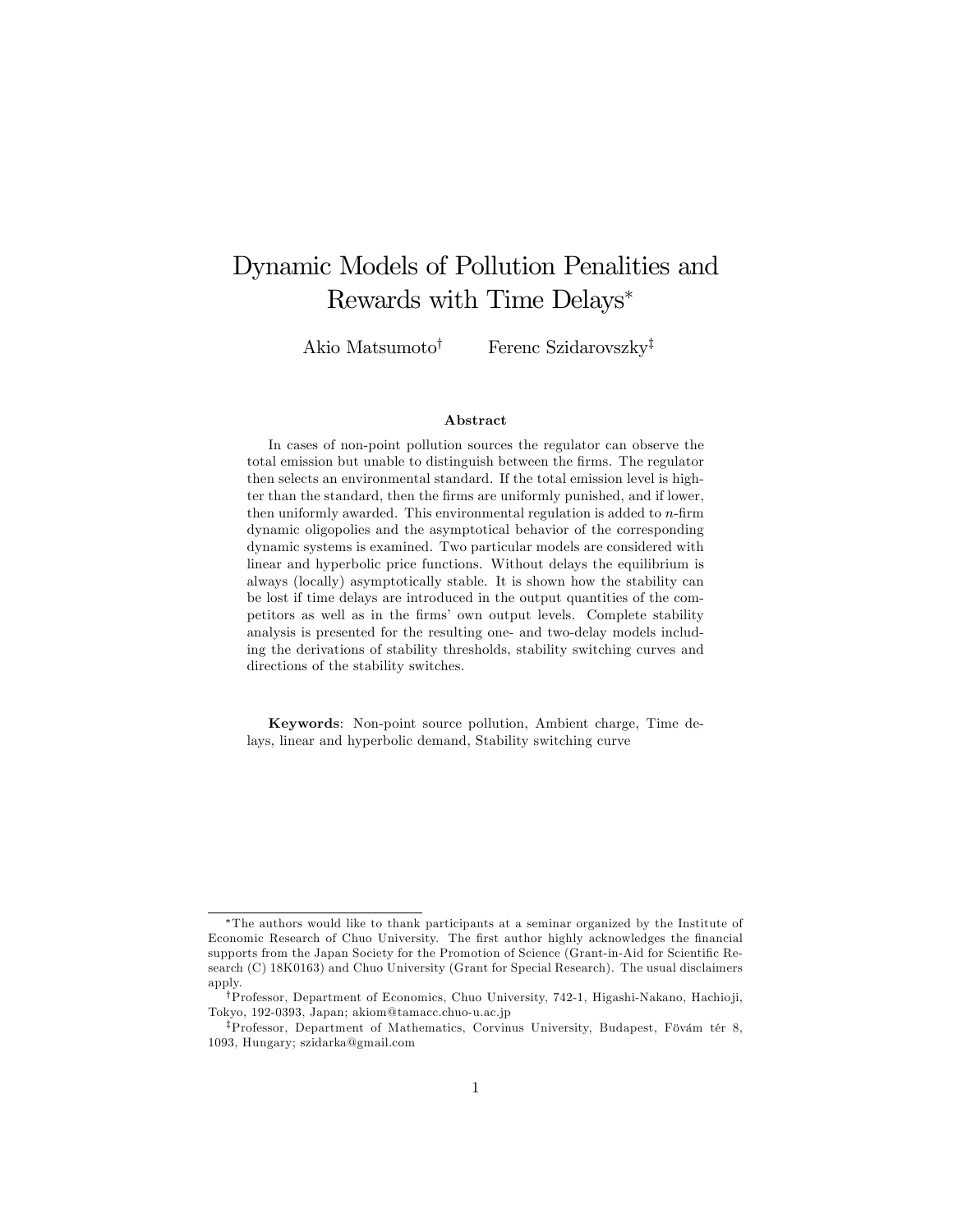## 1 Introduction

Oligopolies are among the most frequently examined models in mathematical economics. The early results up to the mid 70s are summarized in Okuguchi (1976), and their multi-product extensions are discussed in Okuguchi and Szidarovszky (1999). These models and the corresponding dynamic systems are linear, the asymptotical behavior of which is simple, since local asymptotical stability implies global asymptotical stability. From the early 90s an increasing attention was given to nonlinear oligopolies.The asymptotical stability of these models was examined by a variety of concepts including linearization, Lyapunov functions and the critical curve methods among others. Bischi et al. (2010) offers a comprehensive summary of these developments. In all previous models instantaneous information was assumed about the actions of the competitors as well as about the own output selections of the firms. However data collection, determining appropriate actions and their implementations need time, therefore delayed models describe reality more accurately. More recently Matsumoto and Szidarovszky (2018) offer a collection of delayed dynamic oligopolies with brief summary of the used mathematical methodology as well as with discussions on different types of oligopoly models. A large variety of oligopoly models consider environmental issues. The effects of different environmental regulation policies are examined by many authors including Downing and White (1986), Segerson (1988), Jung et al. (1996), Montero (2002), Okuguchi and Szidarovszky (2002,  $2007$ . In the case of non-point pollution sources the government can define a cut-off value for the total emission level of the entire industry but cannot distinguish among the firms. If the total emmission level exceeds the cut-off value, then the firms are punished, otherwise rewarded. In early stages the existence of the Nash equilibrium was the main fucus and how the govenmental policy a§ects the total polution level of the industry. Depending on the selected model, increased ambient charge in duopolies can lead to higher pollution level (Ganguli and Raju, 2012), and in other cases to lower pollution (Raju and Ganguli, 2013). This result is generalized for n-firm Cournot oligopolies by Matsumoto et al. (2018a). Dynamic models are introduced and their asymptotical behavior examined without and with time delays. The corresponding Bertrand models are considered and investigated in Ishikawa et al. (2019), and in Matsumoto et al. (2018b). Hyperbolic duopolies and triopolies are studied in Matsumoto et al. (2019a) with static and dynamic analysis. Three-stage optimum models are introduced in Matsumoto rt al. (2019b) for Cournot duopolies without product differentiation. This paper extends and further generalizes the earlier methodology and stability results for two particular models. Linear and hyperbolic oligopolies are discussed with ambient charges or rewards, with selected cut-off pollution levels for the entire industry. As the dynamic models are very similar, we will present the complete analysis in detail for the general case including both particular models.

This paper is developes as follows. In Section 2 the mathematical models are introduced. In Sections 3 and 4 one-delay and two-delay models are examined. In both cases two special cases are discussed in detail: symmetric Örms and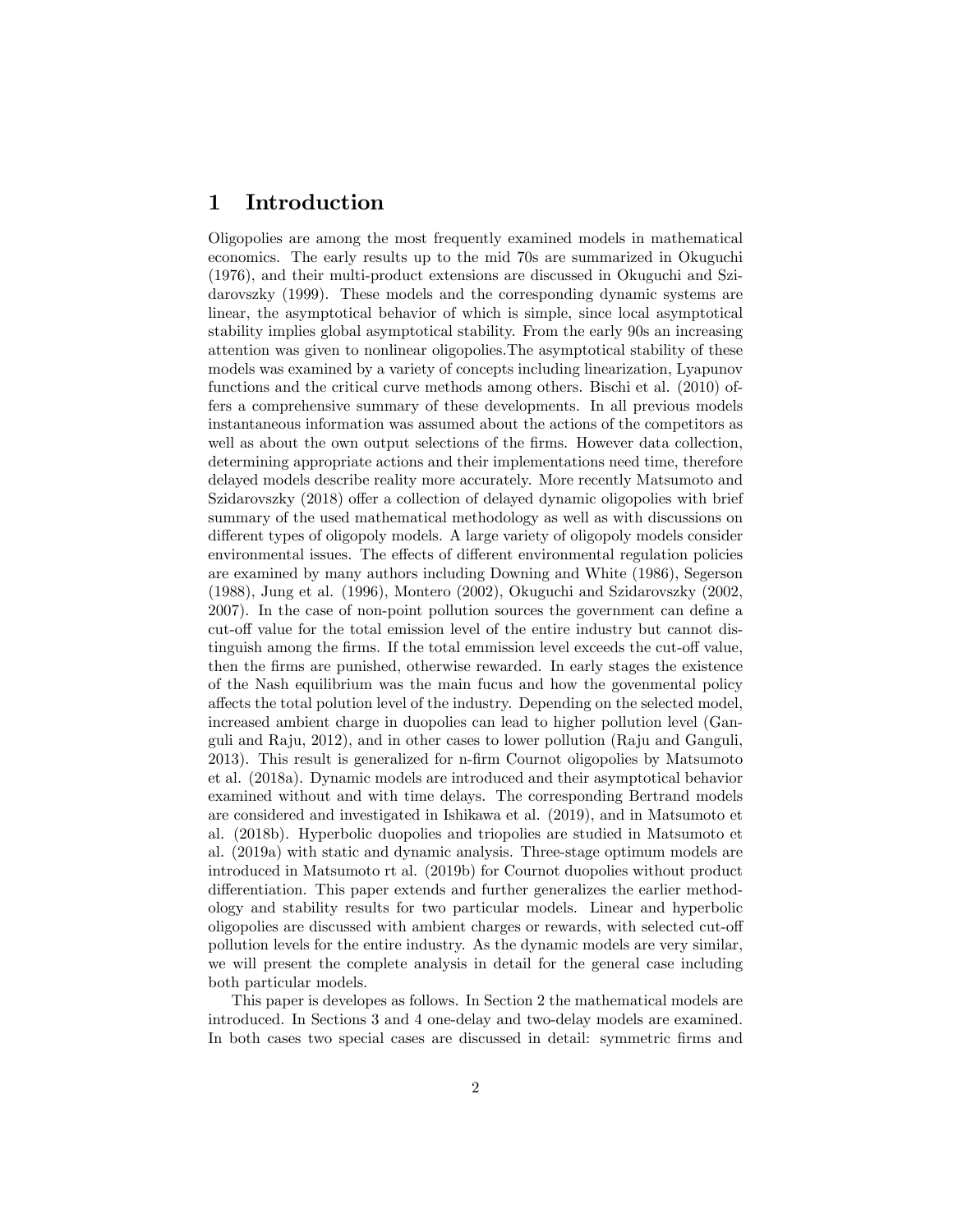general duopolies. Conclusions and further research directions are outlined in Section 5.

## 2 The Mathematical Models

An oligopoly of *n*-firm is considered. Let  $q_k$  denote the output of firm  $k$ ,  $Q_k = \sum_{i \neq k} q_i$  the output of the rest of the industry and  $Q = q_k + Q_k$  the industry output. Assume that the price function of the product by firm  $k$  is given as  $P_k(q_k, Q_k)$ . Firm k emits pollutions  $e_kq_k$  in connection with its production, so the total amount of pollutions is  $\sum_{k=1}^{n} e_k q_k$ . The government can measure this total amount and unable to distinguish behavior between the firms. An exogenously determined environmental standard  $E$  is selected by the government and a  $\theta > 0$  is chosen to determine the emission penalty or award for the firms. If  $c_k$  is the production unit cost of firm k, then its payoff is given as

$$
\pi_k = [P_k(q_k, Q_k) - c_k] q_k - \theta \left( \sum_{i=1}^n e_i q_i - E \right).
$$
 (1)

Assume that at time  $t$ , each firm  $k$  has only delayed information about the outputs of the competitors, so the payoff of firm  $k$  is the following,

$$
\pi_k(t) = [P_k(q_k(t), Q_k(t - \tau_k)) - c_k] q_k(t) - \theta \left( e_k q_k(t) + \sum_{i \neq k}^n e_i q_i(t - \tau_k) - E \right).
$$
\n(2)

The gradient adjustment process of firm  $k$  is driven by the delay differential equation

$$
\dot{q}_k(t) = K_k \frac{\partial \pi_k(t)}{\partial q_k(t)}\tag{3}
$$

where  $K_k > 0$  is the speed of adjustment of firm k and the marginal profit is

$$
\frac{\partial \pi_k(t)}{\partial q_k(t)} = \frac{\partial P_k}{\partial q_k(t)} q_k(t) + P_k - c_k - \theta e_k.
$$

Let

$$
g_k(q_k(t), Q_k(t-\tau_k)) = \frac{\partial \pi_k(t)}{\partial q_k(t)}.
$$

Then equation (3) can be rewritten as

$$
\dot{q}_k(t) = K_k g_k(q_k(t), Q_k(t - \tau_k)).\tag{4}
$$

In order to linearize this equation. Let

$$
U_k = \frac{\partial g_k}{\partial q_k(t)}
$$
 and  $V_k = \frac{\partial g_k}{\partial Q_k(t - \tau_k)}$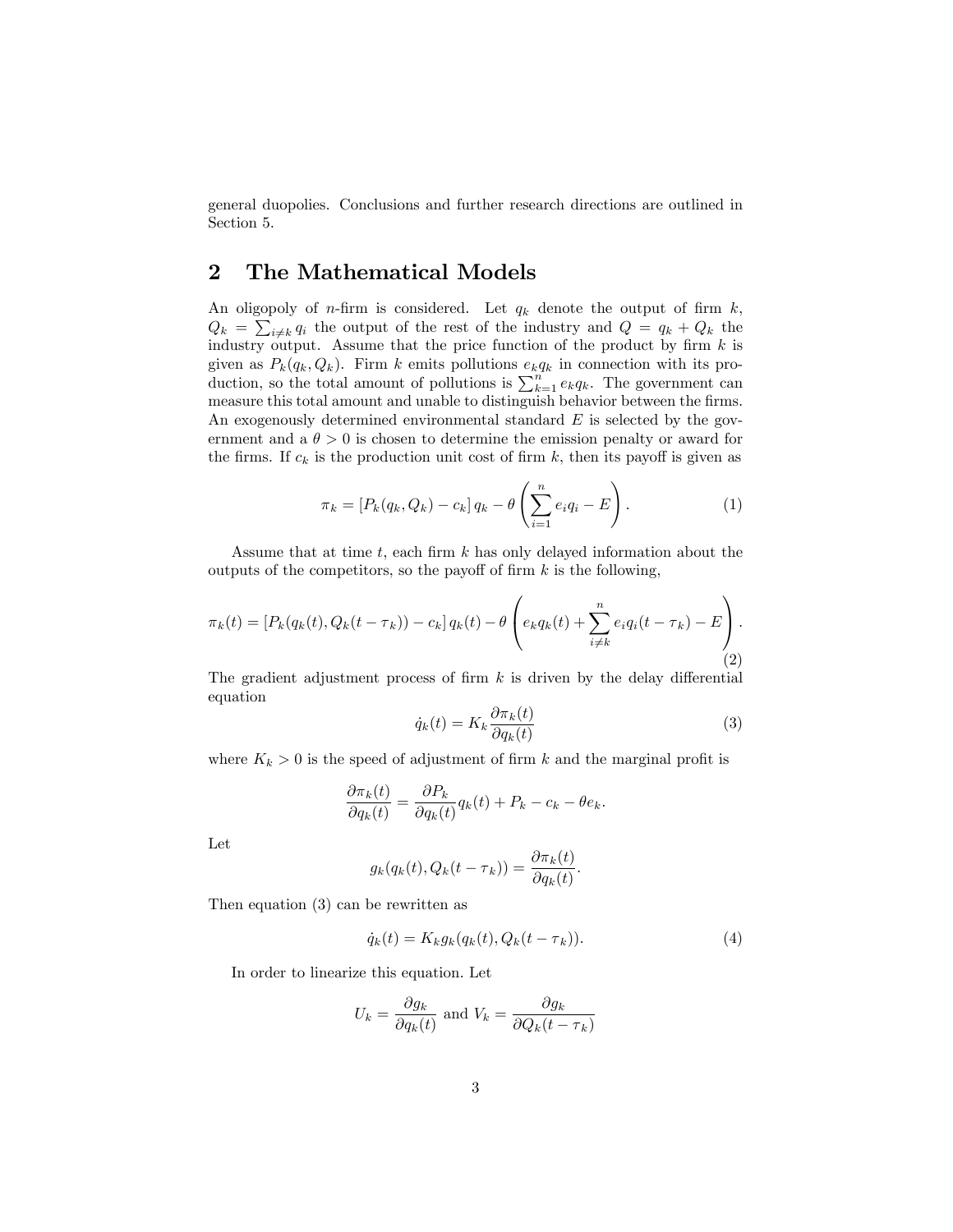and notice that for all  $i \neq k$ ,

$$
\frac{\partial g_k}{\partial q_i(t-\tau_k)} = V_k
$$

since by differentiation the last term of  $g_k(q_k(t), Q_k(t - \tau_k))$  cancels out. Then the linearized equation has the form

$$
\dot{q}_{k\varepsilon}(t) = K_k U_k q_{k\varepsilon} + K_k V_k \sum_{i \neq k} q_{i\varepsilon}(t - \tau_k)
$$
\n<sup>(5)</sup>

where  $q_{i\varepsilon}$  is the difference of  $q_i$  and its equilibrium level.

Before proceeding to the stability analysis of the system, two important cases are introduced.

#### Case 1.

Assume differentiated products, when the price of the product of firm  $k$  is as follows:

$$
P_k = \alpha_k - q_k - \gamma_k \sum_{i \neq k} q_i
$$

where  $\alpha_k$  is the maximum price and  $\gamma_k$  represents the substitutability of the products,  $0 \leq \gamma_k \leq 1$ . In this case,

$$
\pi_k(t) = \left[\alpha_k - q_k(t) - \gamma_k \sum_{i \neq k} q_i(t - \tau_k) - c_k\right] q_k(t) - \theta \left(e_k q_k(t) + \sum_{i \neq k}^n e_i q_i(t - \tau_k) - E\right)
$$
\n(6)

therefore

$$
g_k(q_k(t), Q_k(t-\tau_k)) = \alpha_k - 2q_k(t) - \gamma_k Q_k(t-\tau_k) - c_k - \theta e_k
$$

and so

$$
U_k = -2 \text{ and } V_h = -\gamma_k.
$$

Notice that for all  $k$ ,

$$
U_k < V_k \leq 0.
$$

Case 2.

Assume a hyperbolic oligopoly without product differentiation and common price function  $\alpha$ 

$$
P = \frac{\alpha}{q_k + Q_k}
$$

where  $\alpha$  is a positive constant. In this case the profit function is rewritten as

$$
\pi_k(t) = \left(\frac{\alpha}{q_k(t) + Q_k(t - \tau_k)} - c_k\right) q_k(t) - \theta \left(e_k q_k(t) + \sum_{i \neq k}^n e_i q_i(t - \tau_k) - E\right)
$$
\n(7)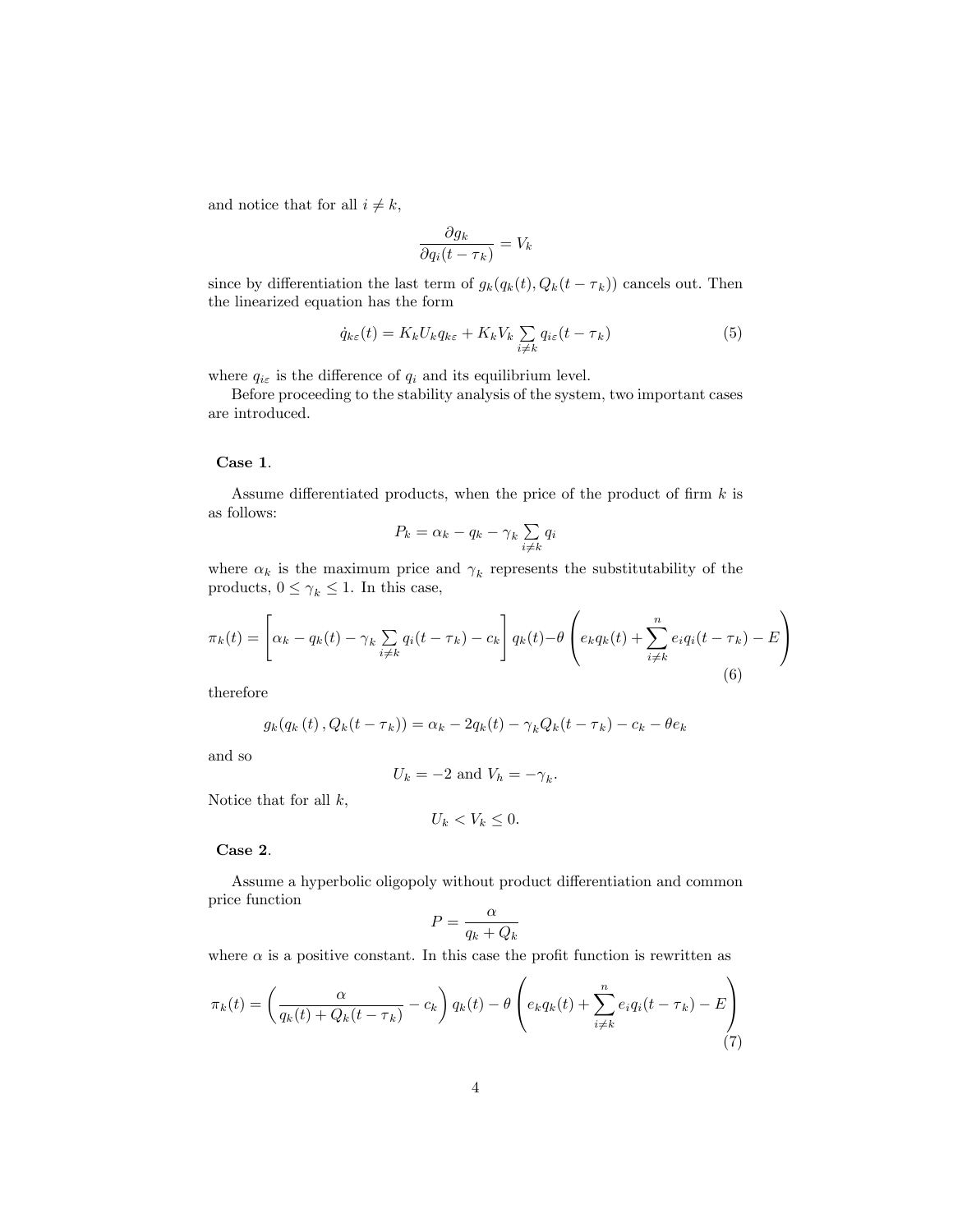consequently,

$$
g_k(q_k(t), Q_k(t-\tau_k)) = \frac{\alpha Q_k(t-\tau_k)}{(q_k(t) + Q_k(t-\tau_k))^2} - c_k - \theta e_k.
$$

Then at the equilibrium

$$
U_k = -\frac{2\alpha Q_k(t - \tau_k) (q_k(t) + Q_k(t - \tau_k))}{(q_k(t) + Q_k(t - \tau_k))^4}
$$

$$
= -\frac{2\alpha \bar{Q}_k}{\bar{Q}^3}
$$

where  $\overline{Q}_k$  and  $\overline{Q}$  are the equilibrium levels of  $Q_k$  and  $Q$ . Similarly,

$$
V_k = \frac{\alpha (q_k(t) + Q_k(t - \tau_k))^2 - 2\alpha Q_k(t - \tau_k) (q_k(t) + Q_k(t - \tau_k))}{(q_k(t) + Q_k(t - \tau_k))^4}
$$

$$
= \frac{\alpha (\bar{q}_k - \bar{Q}_k)}{\bar{Q}^3}
$$

where  $\bar{q}_k$  is the equilibrium level of  $q_k$ .

Notice that  $U_k < 0$ ,  $U_k < V_k$ , and if there is no dominant firm, then  $V_k \leq 0$ . In the rest of this paper we will assume the absence of a dominant firm. So we will assume that

$$
U_k < V_k \leq 0.
$$

# 3 Single Delay Stability

To determine the characteristic equation of model (5) assume exponential solution form,  $q_{i\varepsilon}(t) = e^{\lambda t} u_i$ , then substituting them into (5) gives

$$
\lambda e^{\lambda t} u_k = K_k U_k e^{\lambda t} u_k + K_k V_k e^{\lambda (t - \tau_k)} \sum_{i \neq k} u_i.
$$

So the characteristic equation can be written as

$$
\varphi(\lambda) = \det \begin{pmatrix} A_1 - \lambda & B_1 e^{-\lambda \tau_1} & \cdots & B_1 e^{-\lambda \tau_1} \\ B_2 e^{-\lambda \tau_2} & A_2 - \lambda & \cdots & B_2 e^{-\lambda \tau_2} \\ \vdots & \vdots & \ddots & \vdots \\ B_n e^{-\lambda \tau_n} & B_n e^{-\lambda \tau_n} & \cdots & A_n - \lambda \end{pmatrix} = 0 \quad (8)
$$

where the simplifying notation  $A_k = K_k U_k$  and  $B_k = K_k V_k$  are used. Let

$$
\boldsymbol{a} = \begin{pmatrix} B_1 e^{-\lambda \tau_1} \\ B_2 e^{-\lambda \tau_2} \\ \cdot \\ \cdot \\ B_n e^{-\lambda \tau_n} \end{pmatrix}, \ \boldsymbol{b} = \begin{pmatrix} 1 \\ 1 \\ \cdot \\ \cdot \\ \cdot \\ 1 \end{pmatrix}
$$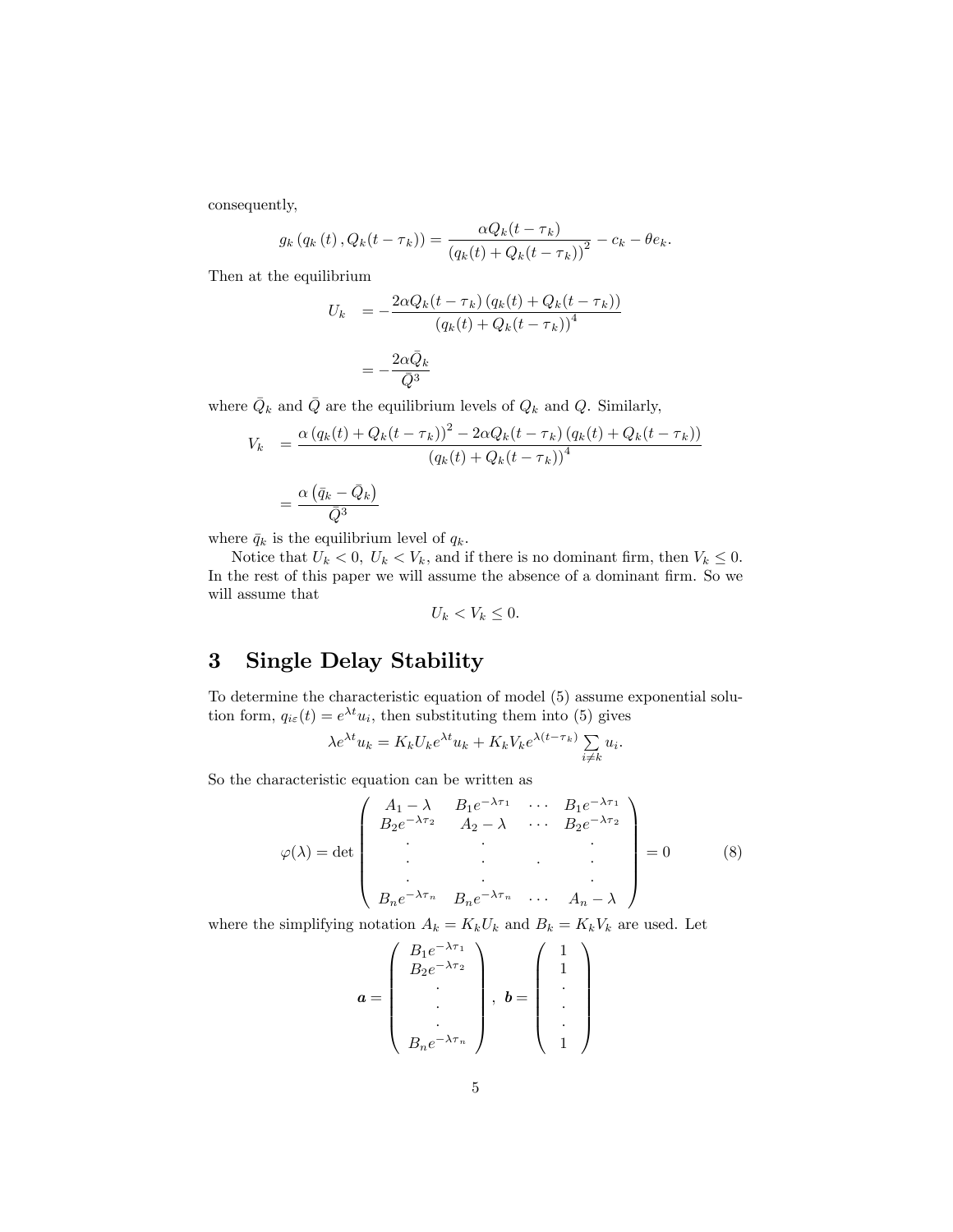and

to have

$$
\mathbf{D} = diag (A_1 - \lambda - B_1 e^{-\lambda \tau_1}, \dots, A_n - \lambda - B_n^{-\lambda \tau_n})
$$

$$
\varphi(\lambda) = \det (\mathbf{D} + \mathbf{a} \mathbf{b}^T)
$$

$$
= \det(\mathbf{D}) \det(I + \mathbf{D}^{-1} \mathbf{a} \mathbf{b}^T)
$$

$$
=\det(\boldsymbol{D})\left[1+\boldsymbol{b}^T\boldsymbol{D}^{-1}\boldsymbol{a}\right]
$$

where the identity discussed in Bischi et al. (2010, Appendix E) is used. So

$$
\varphi(\lambda) = \prod_{k=1}^{n} \left( A_k - \lambda - B_k e^{-\lambda \tau_k} \right) \left[ 1 + \sum_{k=1}^{n} \frac{B_k e^{-\lambda \tau_k}}{A_k - \lambda - B_k e^{-\lambda \tau_k}} \right]. \tag{9}
$$

We have now two possibilities. Consider first equation

$$
A_k - \lambda - B_k e^{-\lambda \tau_k} = 0.
$$
\n(10)

Without delay  $\tau_k = 0$  and from (10),  $\lambda = A_k - B_k < 0$ . Stability switch might occur if  $\lambda = i\omega$  with some  $\omega > 0$ . Then (10) implies that

$$
A_k - i\omega - B_k \left(\cos \omega \tau_k - i \sin \omega \tau_k\right) = 0.
$$

Separation of the real and imaginary parts shows that

$$
B_k \cos \omega \tau_k = A_k,
$$
  

$$
B_k \sin \omega \tau_k = \omega.
$$

Adding the squares of these equations gives that

$$
\omega^2 = B_k^2 - A_k^2 < 0
$$

since  $A_k < B_k \leq 0$ . There is no solution for  $\omega$ .

Consider next equation

$$
1 + \sum_{k=1}^{n} \frac{B_k e^{-\lambda \tau_k}}{A_k - \lambda - B_k e^{-\lambda \tau_k}} = 0.
$$
 (11)

**Proposition 1** System  $(5)$  is locally asymptotically stable if all roots of equation (11) are negative real numbers or complex with negative real parts.

In Case 1, system  $(5)$  is linear, so the asymptotical stability is global. Equation (11) is very complicated in general, so two special cases are examined.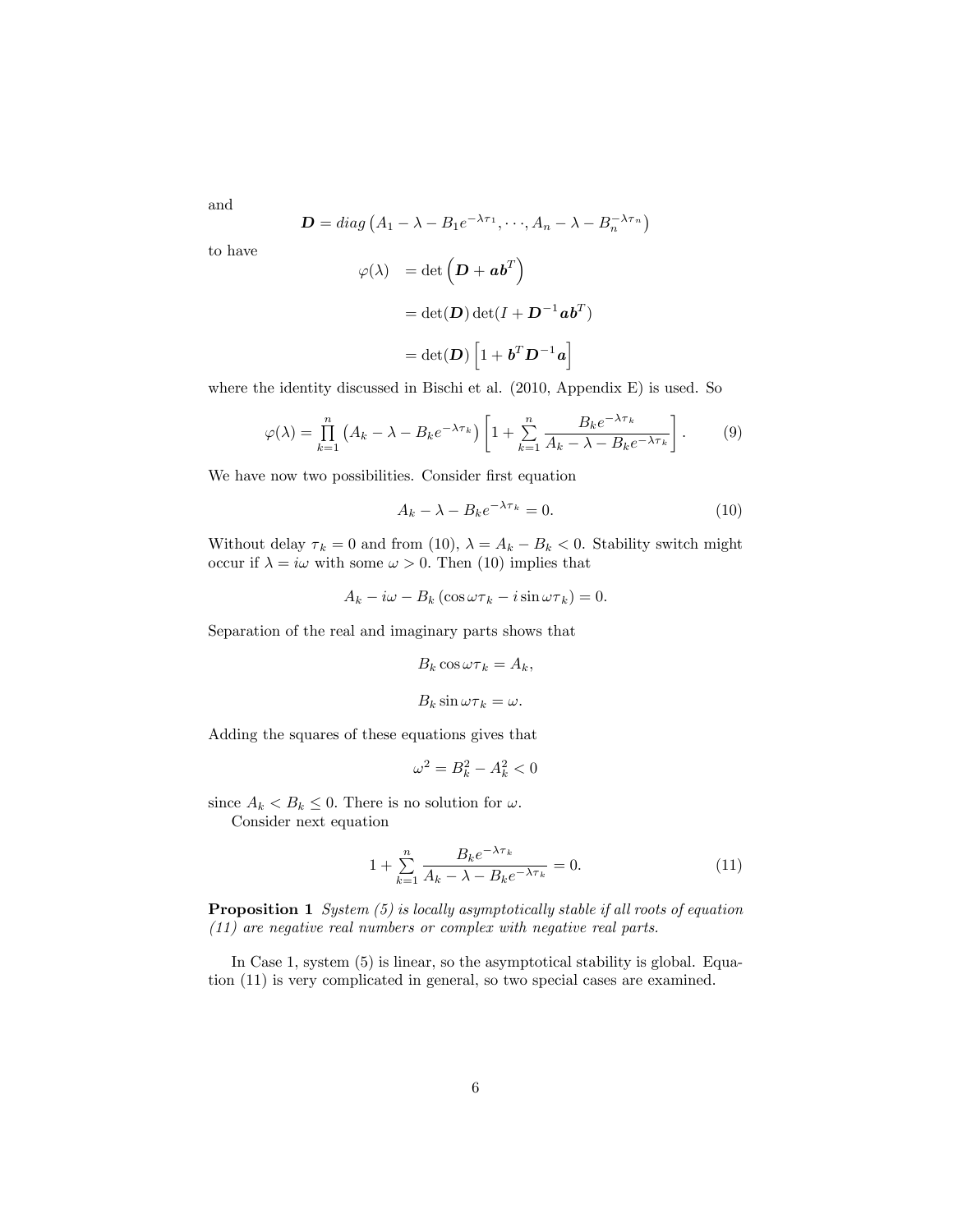## 3.1 Case of symmetric firms

Assume  $A_k = A$ ,  $B_k = B$ ,  $\tau_k = \tau$ , then (11) is specialized as

$$
A - \lambda + (n - 1)Be^{-\lambda \tau} = 0.
$$
 (12)

Without delay,  $\lambda = A + (n-1)B < 0$ . Stability switching might occur with  $\lambda = i\omega \ (\omega > 0)$ , and substituting it into (12) yields

$$
A - i\omega + (n - 1)B(\cos \omega \tau - i\sin \omega \tau) = 0,
$$

which implies that

$$
(n-1)B\cos\omega\tau = -A,
$$
  

$$
(n-1)B\sin\omega\tau = -\omega.
$$
 (13)

By adding the squares of these equations, we have

$$
\omega^2 = (n-1)^2 B^2 - A^2.
$$

If  $(n-1)B \geq A$ , then the right hand side is non-positive with no solution and without stability switch. Otherwise,

$$
\omega^* = \sqrt{(n-1)^2 B^2 - A^2}.\tag{14}
$$

From (13), it is clear that  $\cos \omega \tau < 0$  and  $\sin \omega \tau > 0$ , furthermore the critical values of the delays are

$$
\tau_m^* = \frac{1}{\omega^*} \left( \cos^{-1} \left[ \frac{-A}{(n-1)B} \right] + 2m\pi \right), \ m \ge 0. \tag{15}
$$

The direction of stability switches can be determined by using Hopf bifurcation. Let  $\tau$  be selected as the bifurcation parameter and consider  $\lambda$  as a function of  $\tau : \lambda = \lambda(\tau)$ . By implicitly differentiating equation (12) with respect to  $\tau$  shows that

$$
\lambda' = \frac{-(\lambda - A)\lambda}{1 + (\lambda - A)\tau}
$$

where equation (12) is used again. At the critical value  $\lambda = i\omega$ ,

$$
\lambda' = \frac{\omega^2 + iA\omega}{1 - A\tau + i\omega\tau} \cdot \frac{1 - A\tau - i\omega\tau}{1 - A\tau - i\omega\tau},
$$

the real part of which has the same sign as

$$
\omega^2(1 - A\tau) + \omega A \omega \tau = \omega^2 > 0.
$$

**Proposition 2** In the symmetric case, the equilibrium is locally asymptotically stable if  $(n-1)B \geq A$ , otherwise if  $\tau < \tau_0^*$ . At  $\tau = \tau_0^*$  stability is lost via Hopf bifurcation and stability cannot be regained with larger values of  $\tau$ .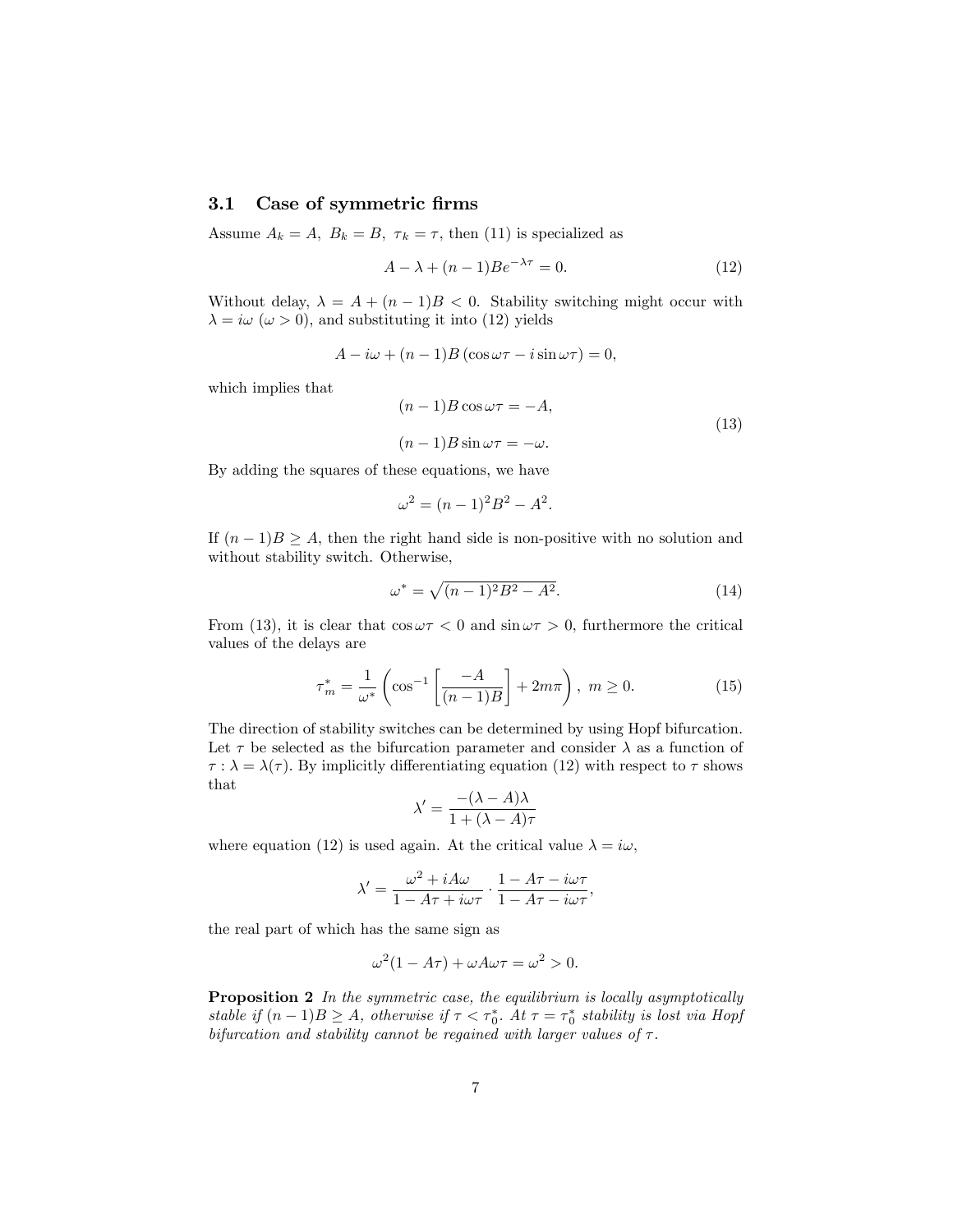In the linear case,

$$
U_k = -2, V_k = -\gamma_k \text{ so } \gamma_k = \gamma.
$$

Furthermore with  $K_k = K$ ,

$$
A = -2K
$$
 and 
$$
B = -K\gamma
$$

so

$$
(n-1)B - A = K [-(n-1)\gamma + 2]
$$

which is non-negative if

$$
\gamma \leq \frac{2}{n-1}.
$$

## 3.2 General duopolies

In the case of  $n = 2$ , equation (8) shows that

$$
\varphi(\lambda) = (A_1 - \lambda) (A_2 - \lambda) - B_1 B_2 e^{-\lambda(\tau_1 + \tau_2)} = 0
$$

which is a single-delay equation with  $\tau = \tau_1 + \tau_2$ :

$$
\lambda^2 - (A_1 + A_2)\lambda + A_1A_2 - B_1B_2e^{-\lambda \tau} = 0.
$$
 (16)

Without delay  $\tau = 0$ , and (16) becomes

$$
\lambda^2 - (A_1 + A_2)\lambda + A_1A_2 - B_1B_2 = 0.
$$

Since  $|A_k| > |B_k|$  for  $k = 1, 2$ , both the linear coefficient and the constant term are positive implying that the roots are negative real values or complex with negative real parts. Stability switch might occur if  $\lambda = i\omega$  with  $\omega > 0$  when from (16) we have

$$
-\omega^{2} - i(A_{1} + A_{2})\omega + A_{1}A_{2} - B_{1}B_{2}(\cos \omega \tau - i\sin \omega \tau) = 0
$$

implying that

$$
B_1 B_2 \cos \omega \tau = -\omega^2 + A_1 A_2
$$

$$
B_1B_2\sin\omega\tau = (A_1 + A_2)\omega.
$$

By adding the squares of these equations and arranging the terms, we have

$$
\omega^4 + (A_1^2 + A_2^2) \omega^2 + (A_1^2 A_2^2 - B_1^2 B_2^2) = 0.
$$

Since  $|A_k| > |B_k|$  for  $k = 1, 2$ , all coefficients are positive showing that no stability switch can occur.

Proposition 3 The equilibrium in duopoly is always locally asymptotically stable with all  $\tau_1, \tau_2 \geq 0$ .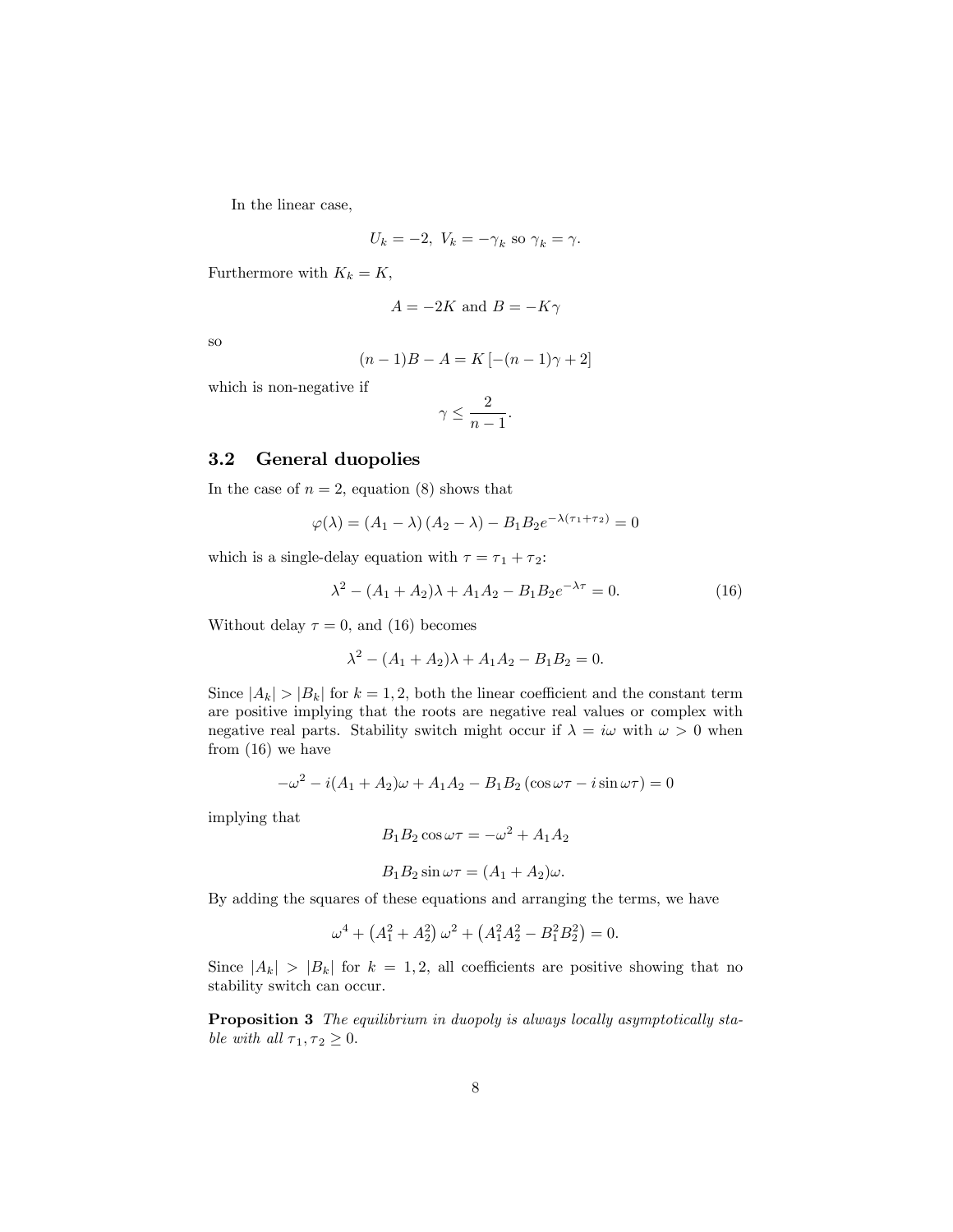# 4 Two-Delay Stability

Assume next that firm k has a delay  $\tau_1^k$  in its only output and delay  $\tau_2^k$  in the outputs of its competitors. Then the dynamic equation  $(5)$  modifies as follows:

$$
\dot{q}_{k\varepsilon}(t) = A_k q_{k\varepsilon}(t - \tau_1^k) + B_k \sum_{i \neq k} q_{i\varepsilon}(1 - \tau_2^k)
$$
\n(17)

Similarly to equations (8) and (9), the characteristic equation can be derived as

$$
\varphi(\lambda) = \prod_{k=1}^{n} \left( A_k e^{-\lambda \tau_1^k} - \lambda - B_k e^{-\lambda \tau_2^k} \right) \left[ 1 + \sum_{k=1}^{n} \frac{B_k e^{-\lambda \tau_2^k}}{A_k e^{-\lambda \tau_1^k} - \lambda - B_k e^{-\lambda \tau_2^k}} \right] = 0.
$$
\n(18)

**Proposition 4** The equilibrium of system  $(17)$  is locally asymptotically stable if all roots of (18) are negative reals or complex with negative real parts.

Similarly to the previous model, two special cases will be reexamined.

## 4.1 Case of symmetric firms

Assume now that  $A_k = A, B_k = B, \tau_1^k = \tau_1$  and  $\tau_2^k = \tau_2$ . From (18), we have to consider two cases. First we examine equation

$$
Ae^{-\lambda \tau_1} - \lambda - Be^{-\lambda \tau_2} = 0 \tag{19}
$$

which can be rewritten as

$$
1 + a_1(\lambda)e^{-\lambda \tau_1} + a_2(\lambda)e^{-\lambda \tau_2} = 0
$$

with

$$
a_1(\lambda) = -\frac{A}{\lambda}
$$
 and  $a_2(\lambda) = \frac{B}{\lambda}$ .

We will apply the method introduced by Gu et al. (2005) and discussed in details in Matsumoto and Szidarovszky (2018a). Notice that

$$
a_1(i\omega) = i\frac{A}{\omega}
$$
 and  $a_2(i\omega) = -i\frac{B}{\omega}$ ,  
 $|a_1(i\omega)| = -\frac{A}{\omega}$  and  $|a_2(i\omega)| = -\frac{B}{\omega}$ 

and

$$
\arg\left[a_1(i\omega)\right] = \frac{3\pi}{2} \text{ and } \arg\left[a_2(i\omega)\right] = \frac{\pi}{2}.
$$

The range of  $\omega$  is determined by conditions,

$$
|a_1(i\omega)| + |a_2(i\omega)| \ge 1
$$
  

$$
-1 \le |a_1(i\omega)| - |a_2(i\omega)| \le 1
$$
 (20)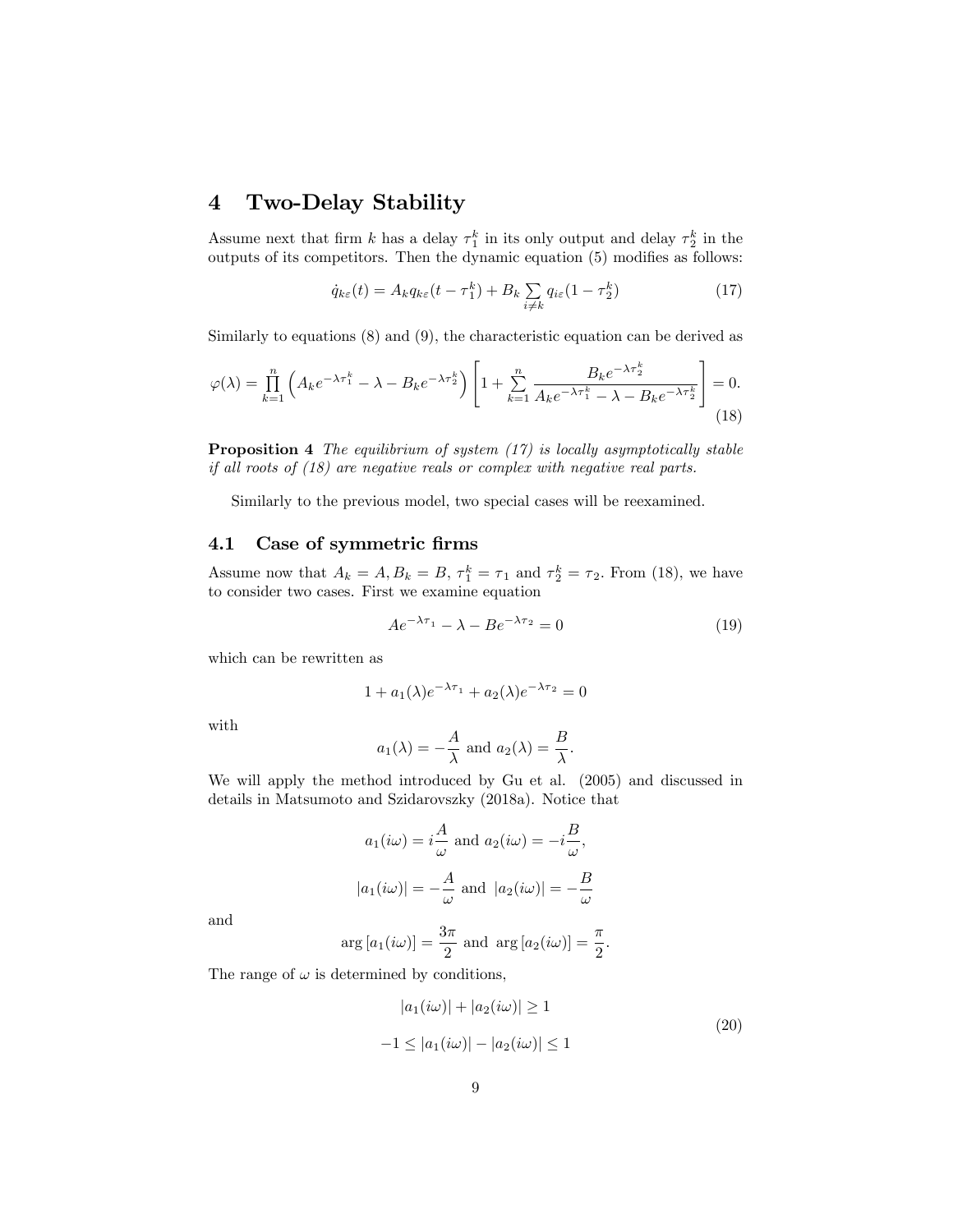which simplify in our case as

$$
-\frac{A}{\omega} - \frac{B}{\omega} \ge 1 \text{ or } \omega \le -(A+B)
$$

and

$$
-1 \le -\frac{A}{\omega} + \frac{B}{\omega} \le 1 \text{ or } \omega \ge B - A.
$$

So  $\omega$  runs through interval  $[B - A, -(A + B)].$  Moreover by the law of cosine,

$$
\theta_1(\omega) = \cos^{-1}\left[\frac{1 + |a_1(i\omega)|^2 - |a_2(i\omega)|^2}{2|a_1(i\omega)|}\right] = \cos^{-1}\left(\frac{\omega^2 + A^2 - B^2}{-2A\omega}\right) \tag{21}
$$

and

$$
\theta_2(\omega) = \cos^{-1}\left[\frac{1 + |a_2(i\omega)|^2 - |a_1(i\omega)|^2}{2|a_2(i\omega)|}\right] = \cos^{-1}\left(\frac{\omega^2 + B^2 - A^2}{-2B\omega}\right) \tag{22}
$$

The stability switching curves are given by pairs  $(\tau_1^{\pm k}, \tau_2^{\mp m})$  with

$$
\tau_1^{\pm k} = \frac{1}{\omega} \left[ \frac{3\pi}{2} + (2k - 1)\pi \pm \theta_1(\omega) \right] \tag{23}
$$

and

$$
\tau_2^{\mp m} = \frac{1}{\omega} \left[ \frac{3\pi}{2} + (2m - 1)\pi \mp \theta_2(\omega) \right] \tag{24}
$$

The directions of stability switching can be assessed by computing the following expressions:

$$
a_1(\omega)e^{-i\omega\tau_1} = i\frac{A}{\omega}(\cos\omega\tau_1 - i\sin\omega\tau_1)
$$

and

$$
a_2(\omega)e^{-i\omega\tau_2} = -i\frac{B}{\omega}(\cos \omega\tau_2 - i\sin \omega\tau_2)
$$

with real and imaginary parts,

$$
R_1 = \text{Re}\left(a_1(\omega)e^{-i\omega\tau_1}\right) = \frac{A}{\omega}\sin \omega\tau_1,
$$
  
\n
$$
I_1 = \text{Im}\left(a_1(\omega)e^{-i\omega\tau_1}\right) = \frac{A}{\omega}\cos \omega\tau_1,
$$
  
\n
$$
R_2 = \text{Re}\left(a_2(\omega)e^{-i\omega\tau_2}\right) = -\frac{B}{\omega}\sin \omega\tau_2,
$$
  
\n
$$
I_2 = \text{Im}\left(a_2(\omega)e^{-i\omega\tau_2}\right) = -\frac{B}{\omega}\cos \omega\tau_2
$$

and finally

$$
S_1 = R_2 I_1 - R_1 I_2 = \frac{AB}{\omega^2} \left( \sin \omega \tau_1 \cos \omega \tau_2 - \cos \omega \tau_1 \sin \omega \tau_2 \right)
$$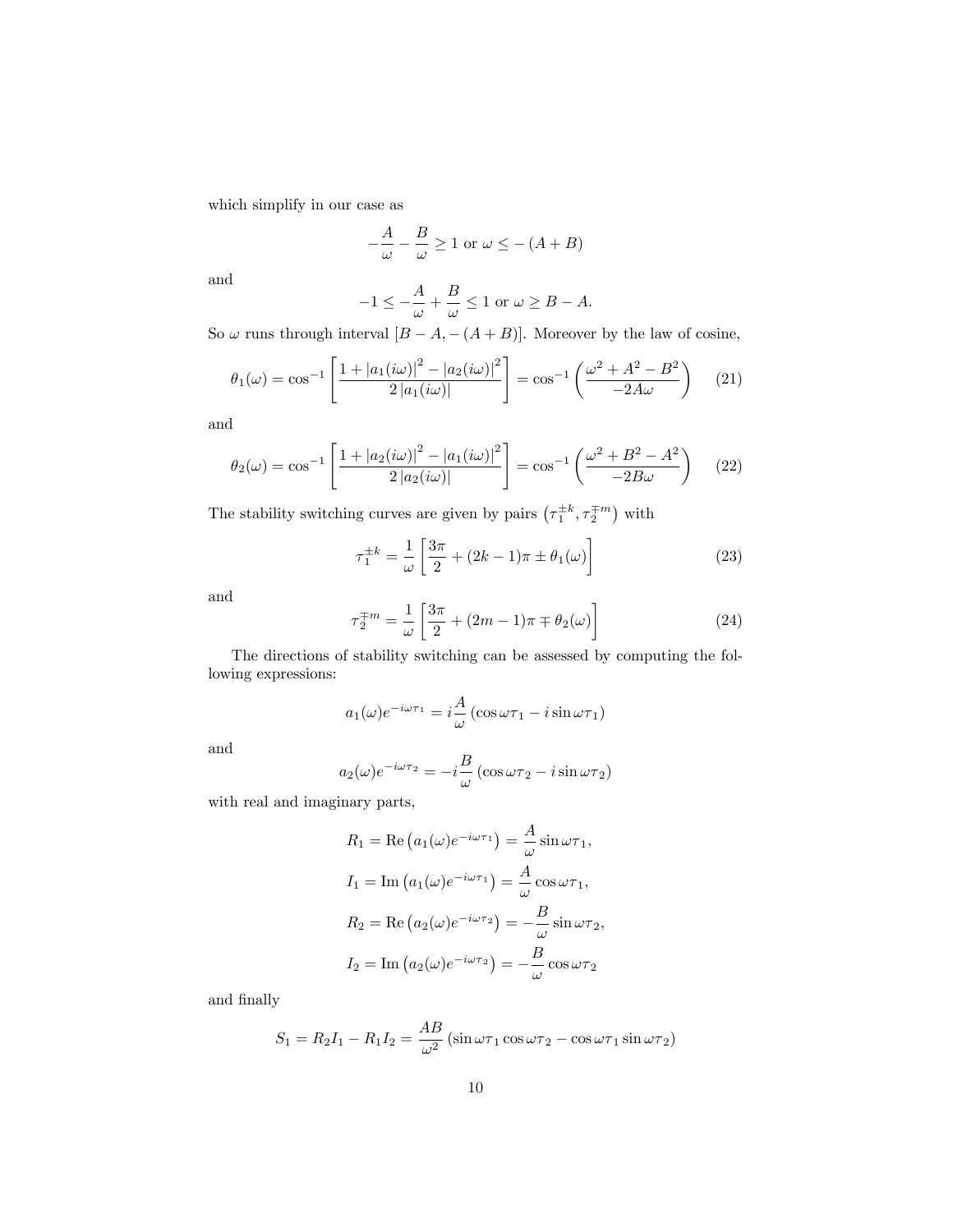which has the same sign as  $\sin \omega (\tau_1 - \tau_2)$ .

Consider next equation

$$
Ae^{-\lambda \tau_1} - \lambda + (n-1)Be^{-\lambda \tau_2} = 0
$$
 (25)

which can be rewritten as

$$
1 + a_1(\lambda)e^{-\lambda \tau_1} + a_2(\lambda)e^{-\lambda \tau_2} = 0
$$

with

$$
a_1(\lambda) = -\frac{A}{\lambda}
$$
 and  $a_2(\lambda) = -\frac{(n-1)B}{\lambda}$ .

Then

$$
a_1(i\omega) = i\frac{A}{\omega} \text{ and } a_2(i\omega) = i\frac{(n-1)B}{\omega},
$$
  

$$
|a_1(i\omega)| = -\frac{A}{\omega} \text{ and } |a_2(i\omega)| = -\frac{(n-1)B}{\omega}
$$

and

$$
\arg [a_1(i\omega)] = \arg [a_2(i\omega)] = \frac{3\pi}{2}.
$$

The range of  $\omega$  is determined again based on conditions (20), which are the following in this case:

$$
-\frac{A}{\omega} - \frac{(n-1)B}{\omega} \ge 1 \text{ or } \omega \le -(A + (n-1)B)
$$

and

$$
-1 \le -\frac{A}{\omega} + \frac{(n-1)B}{\omega} \le 1 \text{ or } \omega \ge |A - (n-1)B|
$$

so range of  $\omega$  is in the interval,

$$
[|A - (n-1)B|, -(A + (n-1)B)].
$$

By the low of cosines,

$$
\theta_1(\omega) = \cos^{-1}\left(\frac{\omega^2 + A^2 - (n-1)^2 B^2}{-2A\omega}\right)
$$
 (26)

and

$$
\theta_2(\omega) = \cos^{-1}\left(\frac{\omega^2 + (n-1)^2 B^2 - A^2}{-2(n-1)B\omega}\right).
$$
 (27)

The stability switching curves are given by pairs  $(\tau_1^{\pm k}, \tau_2^{\mp m})$  with

$$
\overline{\tau}_1^{\pm k} = \frac{1}{\omega} \left[ \frac{3\pi}{2} + (2k - 1)\pi \pm \theta_1(\omega) \right]
$$
 (28)

and

$$
\bar{\tau}_2^{\mp m} = \frac{1}{\omega} \left[ \frac{\pi}{2} + (2m - 1)\pi \mp \theta_2(\omega) \right]. \tag{29}
$$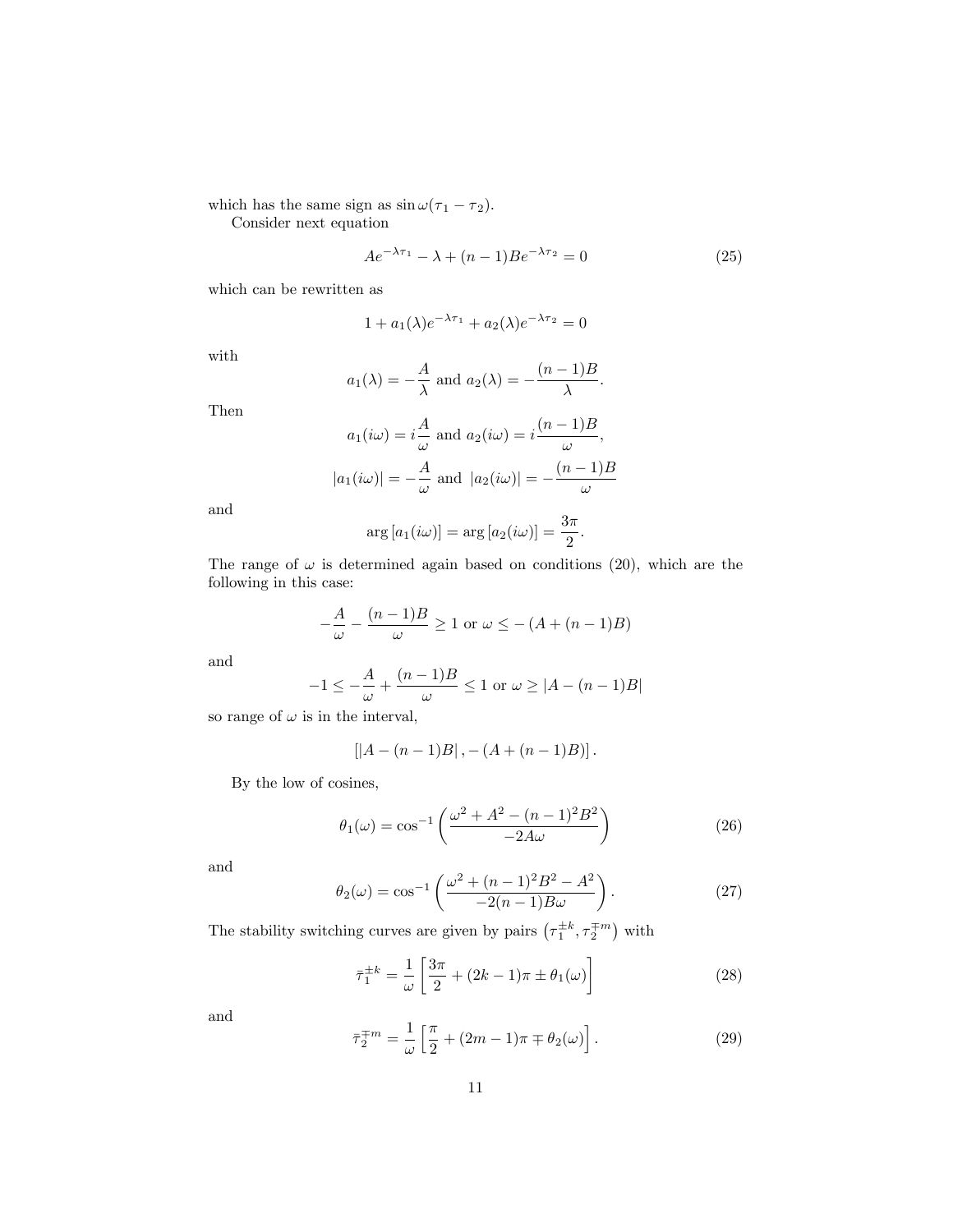The directions of stability switches can be determined similarly to the previous case. Notice that

$$
a_1(\omega)e^{-i\omega\tau_1} = i\frac{A}{\omega}(\cos\omega\tau_1 - i\sin\omega\tau_1)
$$

and

$$
a_2(\omega)e^{-i\omega\tau_2} = i\frac{(n-1)B}{\omega}(\cos \omega\tau_2 - i\sin \omega\tau_2)
$$

with real and imaginary parts,

$$
R_1 = \text{Re}\left(a_1(\omega)e^{-i\omega\tau_1}\right) = \frac{A}{\omega}\sin\omega\tau_1,
$$
  
\n
$$
I_1 = \text{Im}\left(a_1(\omega)e^{-i\omega\tau_1}\right) = \frac{A}{\omega}\cos\omega\tau_1,
$$
  
\n
$$
R_2 = \text{Re}\left(a_2(\omega)e^{-i\omega\tau_2}\right) = \frac{(n-1)B}{\omega}\sin\omega\tau_2,
$$
  
\n
$$
I_2 = \text{Im}\left(a_2(\omega)e^{-i\omega\tau_2}\right) = \frac{(n-1)B}{\omega}\cos\omega\tau_2
$$

and therefore

$$
S_1 = R_2 I_1 - R_1 I_2 = \frac{(n-1)AB}{\omega^2} (\sin \omega \tau_2 \cos \omega \tau_1 - \cos \omega \tau_2 \sin \omega \tau_1)
$$

which has the same sign as  $\sin \omega (\tau_2 - \tau_1)$ .

**Proposition 5** The stability switching curves are formed by points  $(\tau_1^{\pm k}, \tau_2^{\mp m})$ when  $\omega$  runs through interval  $[B-A, -(A+B)]$  and points  $(\tau_1^{\pm k}, \tau_2^{\mp m})$  when  $\omega$  runs through  $[|A - (n - 1)B|, -(A + (n - 1)B)]$ 

**Proposition 6** Let  $(\tau_1, \tau_2)$  be a point on the stability switching curve and assume that the curve is crossed at this point from right to left when we are looking forward increasing values of  $\omega$  on the curve. If  $S_1$  (or  $S_2$ ) is positive, then at least one pair of eigenvalues changes the sign of the real part from negative to positive. If  $S_1$  (or  $S_2$ ) is negative, then the sign change is in the opposite direction.

### 4.2 General duopolies

In the case of  $n = 2$  from (18), we have

$$
\varphi(\lambda) = \left( A_1 e^{-\lambda \tau_1^1} - \lambda - B_1 e^{-\lambda \tau_2^1} \right) \left( A_2 e^{-\lambda \tau_1^2} - \lambda - B_2 e^{-\lambda \tau_2^2} \right) \n+ B_1 e^{-\lambda \tau_2^1} \left( A_2 e^{-\lambda \tau_1^2} - \lambda - B_2 e^{-\lambda \tau_2^2} \right) + B_2 e^{-\lambda \tau_2^2} \left( A_1 e^{-\lambda \tau_1^1} - \lambda - B_1 e^{-\lambda \tau_2^1} \right) \n= 0
$$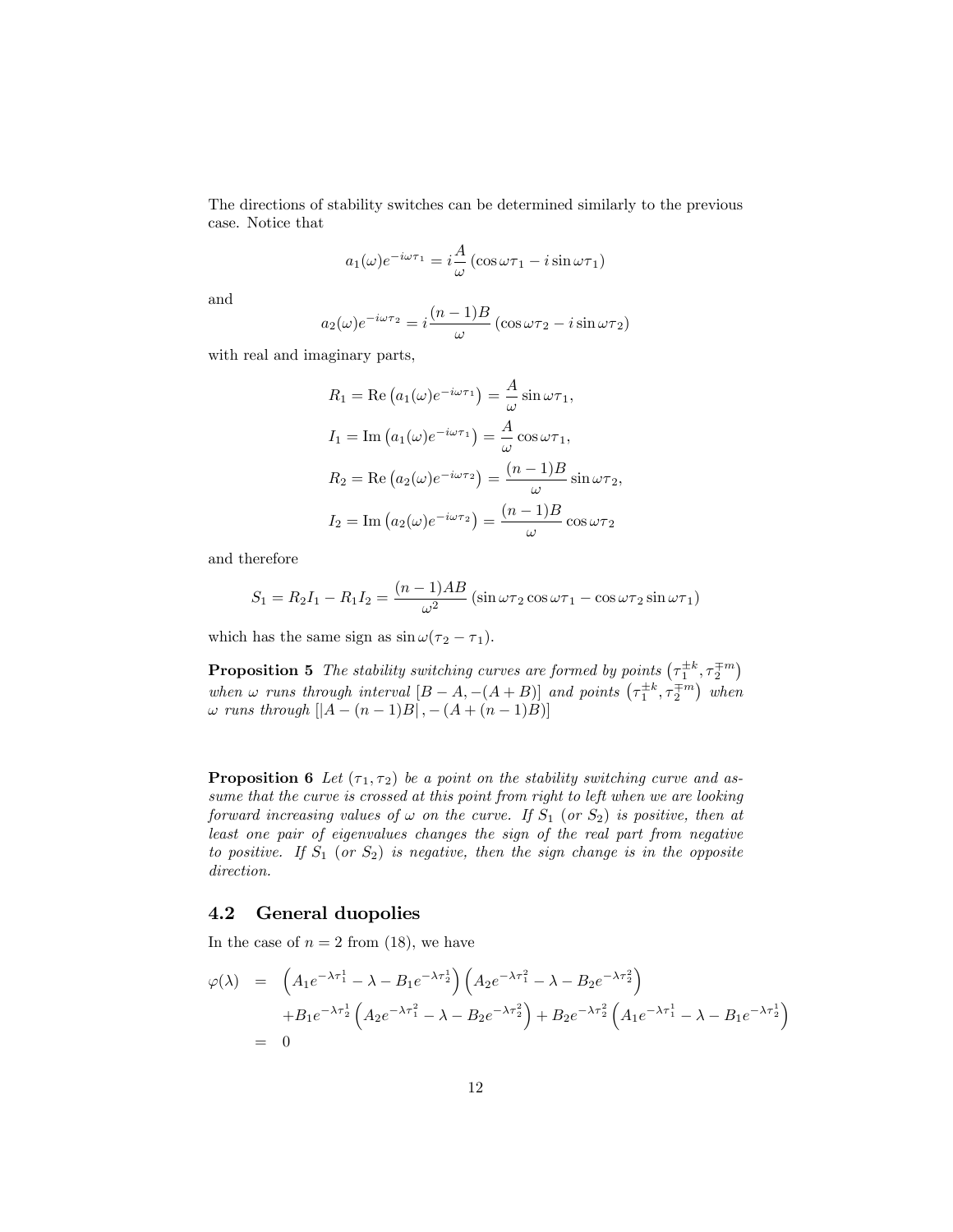which can be simplified as

$$
(A_1 e^{-\lambda \tau_1^1} - \lambda) \left( A_2 e^{-\lambda \tau_1^2} - \lambda \right) - B_1 B_2 e^{-\lambda (\tau_2^1 + \tau_2^2)} = 0.
$$
 (30)

This equation is analytically intractable, since it has four delays,  $\tau_1^1$ ,  $\tau_1^2$ ,  $\tau_1^1$  +  $\tau_1^2$ ,  $\tau_2^1 + \tau_2^2$ . Therefore we make the following simplifying assumption,

$$
\tau_1^1 = \tau_1^2 = \tau_2^1 = \tau_2^2 = \tau
$$

when (30) becomes

$$
\lambda^{2} - (A_{1} + A_{2}) e^{-\lambda \tau} + (A_{1}A_{2} - B_{1}B_{2}) e^{-2\lambda \tau} = 0.
$$

By multiplying both sides by  $e^{\lambda \tau}$  we have

$$
\lambda^2 e^{\lambda \tau} - (A_1 + A_2) \lambda + (A_1 A_2 - B_1 B_2) e^{-\lambda \tau} = 0.
$$
 (31)

Without delay a quadratic equation is obtained by  $\lambda$ 

$$
\lambda^2 - (A_1 + A_2)\lambda + (A_1A_2 - B_1B_2) = 0.
$$

The linear coefficient and constant term are positive, the roots are negative real values, since the discriminant is positive. Stability switch might occur if  $\lambda = i\omega$ with  $\omega > 0$ , then from (31),

$$
-\omega^2\left(\cos\omega\tau+i\sin\omega\tau\right)-i\omega\left(A_1+A_2\right)+\left(A_1A_2-B_1B_2\right)\left(\cos\omega\tau-i\sin\omega\tau\right)=0.
$$

By separating the real and imaginary parts, we have

$$
[-\omega^2 + (A_1 A_2 - B_1 B_2)] \cos \omega \tau = 0
$$
  

$$
[-\omega^2 - (A_1 A_2 - B_1 B_2)] \sin \omega \tau = \omega (A_1 + A_2)
$$
 (32)

We have to consider now two possibilities from the first equation of (32).

(i)  $\cos \omega \tau \neq 0$ ,

then,

$$
\omega^2 = A_1 A_2 - B_1 B_2
$$

and from the second equation of (32),

$$
-2(A_1A_2 - B_1B_2)\sin \omega \tau = \omega (A_1 + A_2). \tag{33}
$$

However

$$
\omega^2 (A_1 + A_2)^2 - 4 (A_1 A_2 - B_1 B_2)^2
$$
  
=  $(A_1 A_2 - B_1 B_2) (A_1^2 + A_2^2 + 2 A_1 A_2) - 4 (A_1 A_2 - B_1 B_2)^2$   
=  $(A_1 A_2 - B_1 B_2) [(A_1 - A_2)^2 + 4 B_1 B_2]$ 

where the first term is positive and the second is being nonnegative. If it is positive, (33) has no solution. If it is zero, then  $\sin \omega \tau = +1$  implying that  $\cos \omega \tau = 0$ , which is contradiction. The other possibility is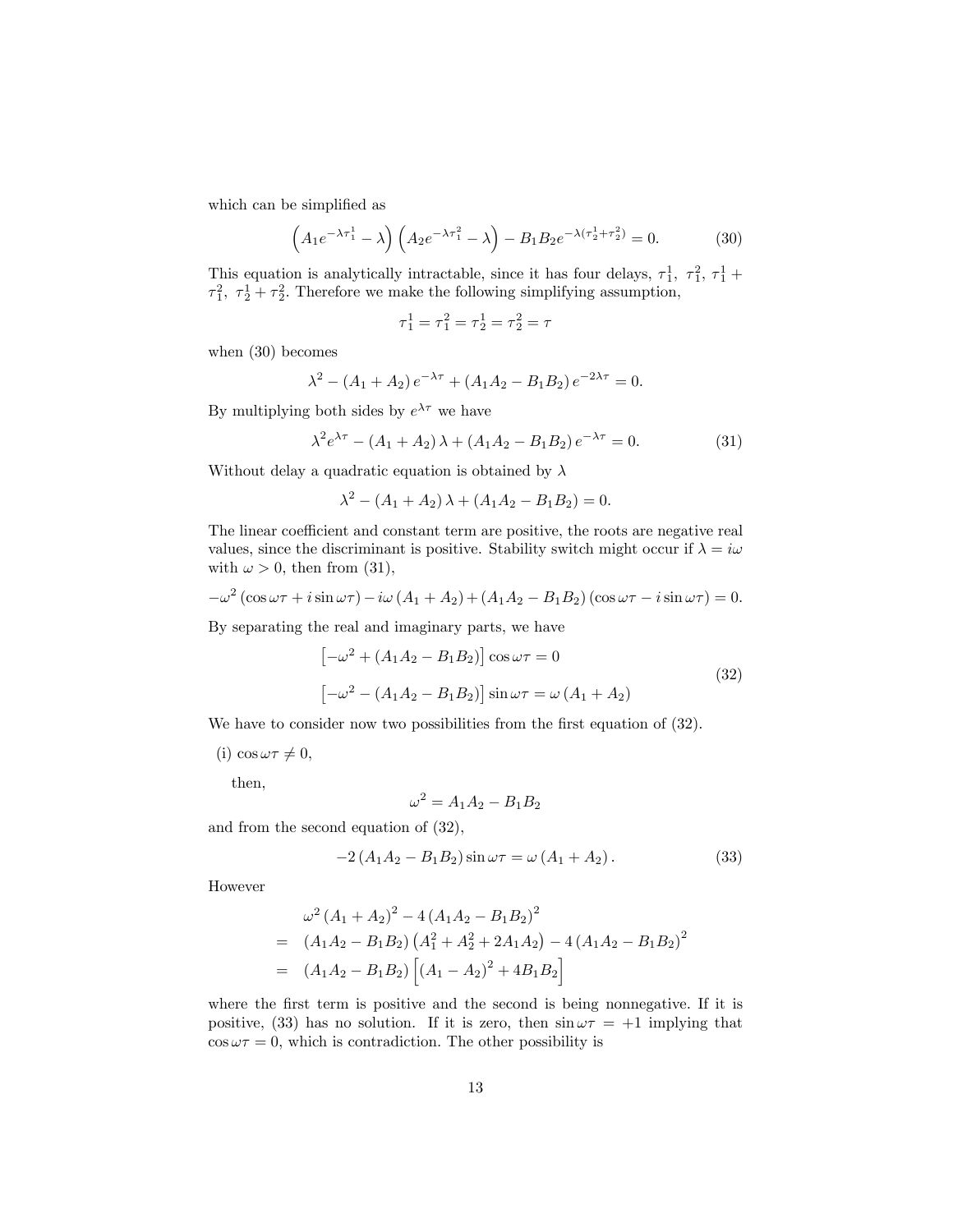(ii)  $\cos \omega \tau = 0$ ,

then, from the second equation of (32),  $\sin \omega \tau = 1$  and

$$
\omega^2 + (A_1 + A_2)\omega + (A_1A_2 - B_1B_2) = 0.
$$
 (34)

The discriminant is

$$
\Delta = (A_1 - A_2)^2 + 4B_1B_2 \ge 0,
$$

furthermore,

$$
(A_1 + A_2)^2 - \Delta = 4(A_1 A_2 - B_1 B_2) > 0,
$$

so both roots are positive,

$$
\omega_{\pm} = \frac{-(A_1 + A_2) \pm \sqrt{\Delta}}{2} > 0. \tag{35}
$$

Notice that  $\Delta = 0$  if  $A_1 = A_2$  and one of  $B_1$  and  $B_2$  equals zero. Then  $\omega_{\pm} = -A_1 = -A_2$ . From the first equation of (32), the critical value of the delay are

$$
\tau_m^{\pm} = \frac{1}{\omega_{\pm}} \left( \frac{\pi}{2} + 2m\pi \right) \text{ for } m = 0, 1, 2, ... \tag{36}
$$

The direction of the stability switches are assessed by considering  $\lambda$  as the function of the bifurcation parameter,  $\lambda = \lambda(\tau)$  and implicitly differentiating equation (31):

$$
2\lambda\lambda' e^{\lambda\tau} + \lambda^2 e^{\lambda\tau} \left( \lambda' \tau + \lambda \right) - \lambda' \left( A_1 + A_2 \right) + \left( A_1 A_2 - B_1 B_2 \right) e^{-\lambda\tau} \left( -\lambda' \tau - \lambda \right) = 0.
$$

The multiplier of  $\lambda'$  and the constant term are

$$
2\lambda e^{\lambda \tau} + \lambda^2 \tau e^{\lambda \tau} - A_1 - A_2 - (A_1 A_2 - B_1 B_2) e^{-\lambda \tau} \tau
$$

and

$$
\lambda^3 e^{\lambda \tau} - (A_1 A_2 - B_1 B_2) e^{-\lambda \tau} \lambda,
$$

respectively, so

$$
\left(\lambda'\right)^{-1} = \frac{-2\lambda e^{\lambda \tau} + A_1 + A_2}{\lambda^3 e^{\lambda \tau} - (A_1 A_2 - B_1 B_2) \lambda e^{-\lambda \tau}} - \frac{\tau}{\lambda}.
$$
\n(37)

Notice that at the critical values of  $\tau_m^{\pm}$ ,  $\cos \omega \tau = 0$  and  $\sin \omega \tau = 1$  implying that

$$
e^{i\omega\tau} = \cos\omega\tau + i\sin\omega\tau = i
$$

and

$$
e^{-i\omega\tau} = \cos\omega\tau - i\sin\omega\tau = -i.
$$

At  $\lambda = i\omega$ , we are interested in the real part of (37), where the second term is pure complex. Therefore

$$
\begin{array}{rcl} \text{Re}\left[\left(\lambda'\right)^{-1}\right] & = & \text{Re}\left[\frac{-2\lambda e^{\lambda\tau} + A_1 + A_2}{\lambda^3 e^{\lambda\tau} - (A_1 A_2 - B_1 B_2)\lambda e^{-\lambda\tau}}\right] \\ & = & \frac{2\omega + (A_1 + A_2)}{\omega \left[\omega^2 - (A_1 A_2 - B_1 B_2)\right]}.\end{array}
$$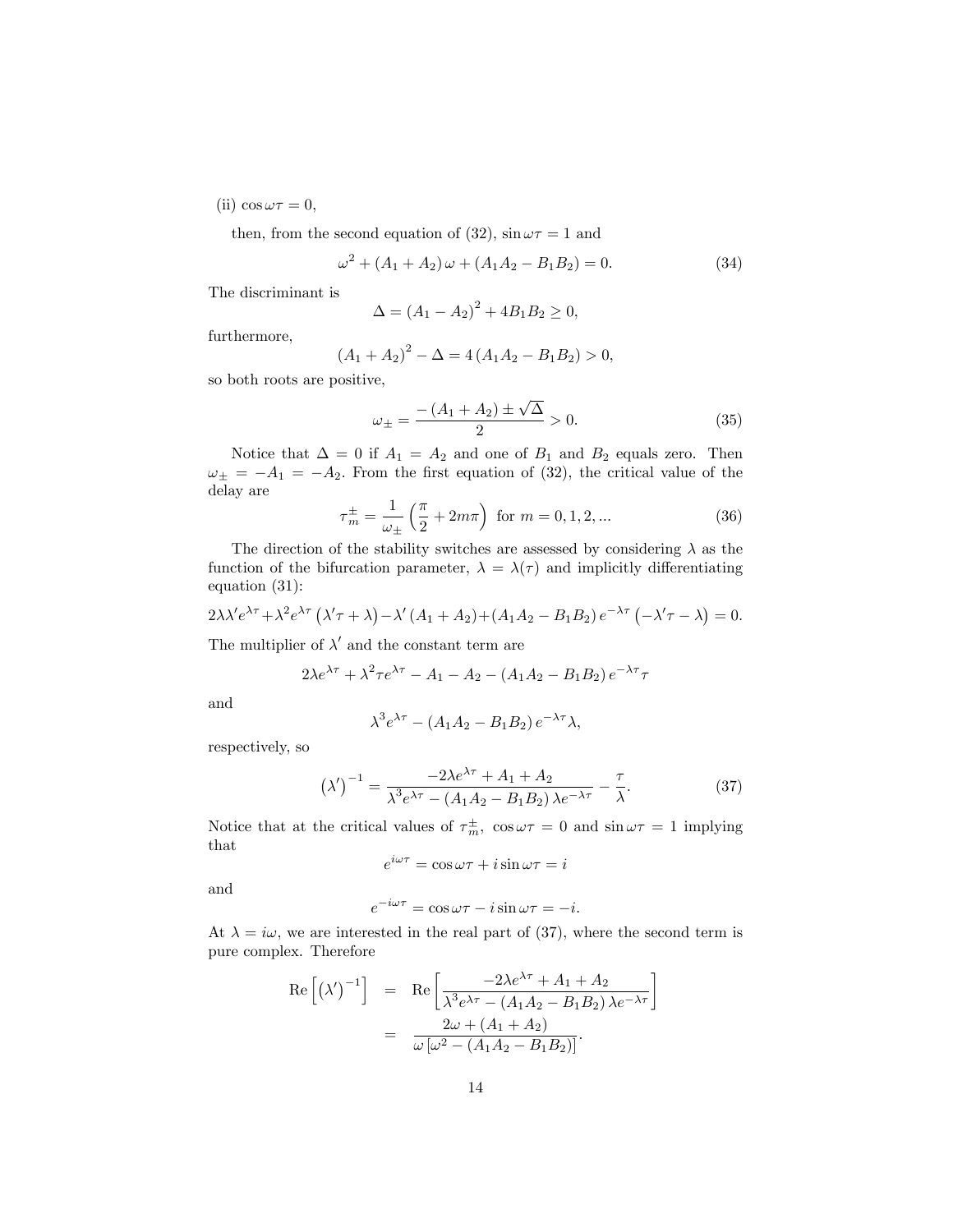Substituting (35) with numerator  $\pm\sqrt{\Delta}$  into the denominator presents

$$
\frac{\omega}{4}\left[2(A_1-A_2)^2+8B_1B_2\mp 2(A_1+A_2)\sqrt{\Delta}\right]=\frac{\omega}{2}\sqrt{\Delta}\left(\sqrt{\Delta}\mp(A_1+A_2)\right)
$$

We know however that  $|A_1 + A_2| > \sqrt{\Delta}$ , so this expression is positive at  $\omega_+$ and negative at  $\omega$ <sub>-</sub>. Hence Re  $\left[ \left( \lambda' \right)^{-1} \right]$  is always positive.

**Proposition 7** The equilibrium is locally asymptotically stable for  $\tau > \tau_0^+$ , stability is lost at  $\tau = \tau_0^+$  via Hopf bifurcation, and stability cannot be regained with larger values of  $\tau$ .

## 5 Conclusions

Environmental regulations were added to the classical  $n$ -firm Cournot model. In cases of non-point source pollution the regulator can measure only the total emission level without knowing the individual emissions of the firms. Therefore in the regulation the firms are uniformly punished if the total emission is higher then a regulator selected standard, and awarded otherwise. In the dynamic extensions we considered three cases. First, no delays were introduced about information on the outputs of all firms, second, delayed data were assumed about the output levels of the competitors and third, additional delays were added in the firms' own output levels. The stability analysis was conducted under general conditions which are satisfied in cases of linear and hyperbolic price functions. Models without delays, with single-delay and with two delays were analyzed in detail. It was demonstrated how the stability of the no-delay models can be lost by introducing delays. The stability thresholds, stability switching curves and directions of stability switches were analytically derived.

It will be an interesting project to extend the results of this paper to more general cases including nonlinear Cournot models, multi-product, labor managed oligopolies and rent-seeking games among others. This will be the subject of our continued research project.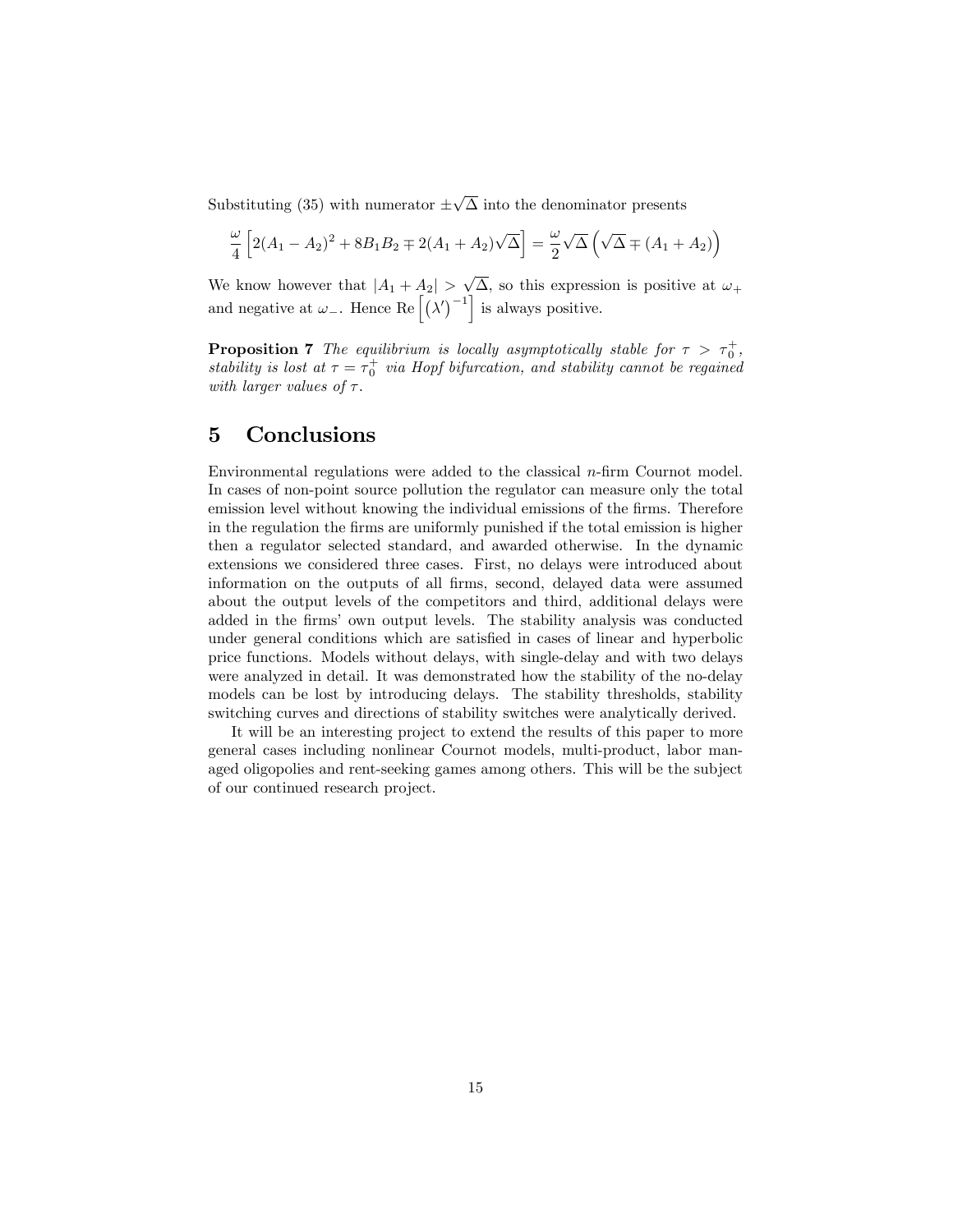#### References

- Bischi, G-I, Chiarella, C., Kopel, M., and Szidarovszky, F., Nonlinear oligopolies: stability and bifurcations, Berlin/Heidelberg, Springer, 2010.
- Downing, P. and White, L., Innovation in pollution control, *Journal of Envi*ronmental Economics and Management, 13, 18-29, 1986.
- Ganguli, S., and Raju, S., Perverse environmental effects of ambient charges in a Bertrand duopoly, Journal of Environmental Economics and Policy, 1, 289-296, 2012.
- Ishikawa, T., Matsumoto, A., and Szidarovszky, F., Regulation of non-point source pollution under  $n$ -firm Bertrand competition, *Environmental Eco*nomics and Policy Studies, doi.org/10.1007/s100-18-019-00243-9, 2019.
- Jung, C., Krutilla, K., and Boyd, R., Incentives for advanced pollution abetment technology at the industry level: an evaluation of policy alternative, Journal of Environmental Economics and Management, 30, 95-111, 1996.
- Matsumoto, A., Nakayama, K., and Szidarovszky, F., The ambient charge in hyperbolic duopoly and triopoly: static and dynamic analysis, in Nakayama, K., Miyata, Y. (ed) Theoretical and Empirical Analysis in Environmental Economics, 3-24, Springer-Verlag, 2019a.
- Matsumoto, A., Nakayama, K., Okamura, M., and Szidarovszky, F., Environmental regulation for non-point source pollution in a Cournot three-stage game, mimeo, 2019b.
- Matsumoto, A., and Szidarovszky, F., Dynamic oligopolies with time delays, Tokyo, Springer-Verlag, 2018.
- Matsumoto, A., Szidarovszky, F., and Yabuta, M., Environmental effects of ambient charges in Cournot oligopoly, Journal of Environmental Economics and Policy, 7, 41-56, 2018a.
- Matsumoto, A., Nakayama, K., and Szidarovszky, K., Environmental policy for non-point source pollutions in a Bertrand duopoly, Theoretical Economic Letters, 8, 1058-1069, 2018b
- Montero, J-P., Permits, standards, and technology innovation, *Journal of En*vironmental Economics and Management, 44, 23-44, 2002. (2002)
- Okuguchi, K., Expectations and stability in oligopoly models, Berlin, Springer, 1976.
- Okuguchi, K., and Szidarovszky, F., Existence of Nash-Cournot equilibrium in oligopoly game with pollution treatment cost-sharing, Pure Mathematics and Applications, 13, 455-462, 2002.